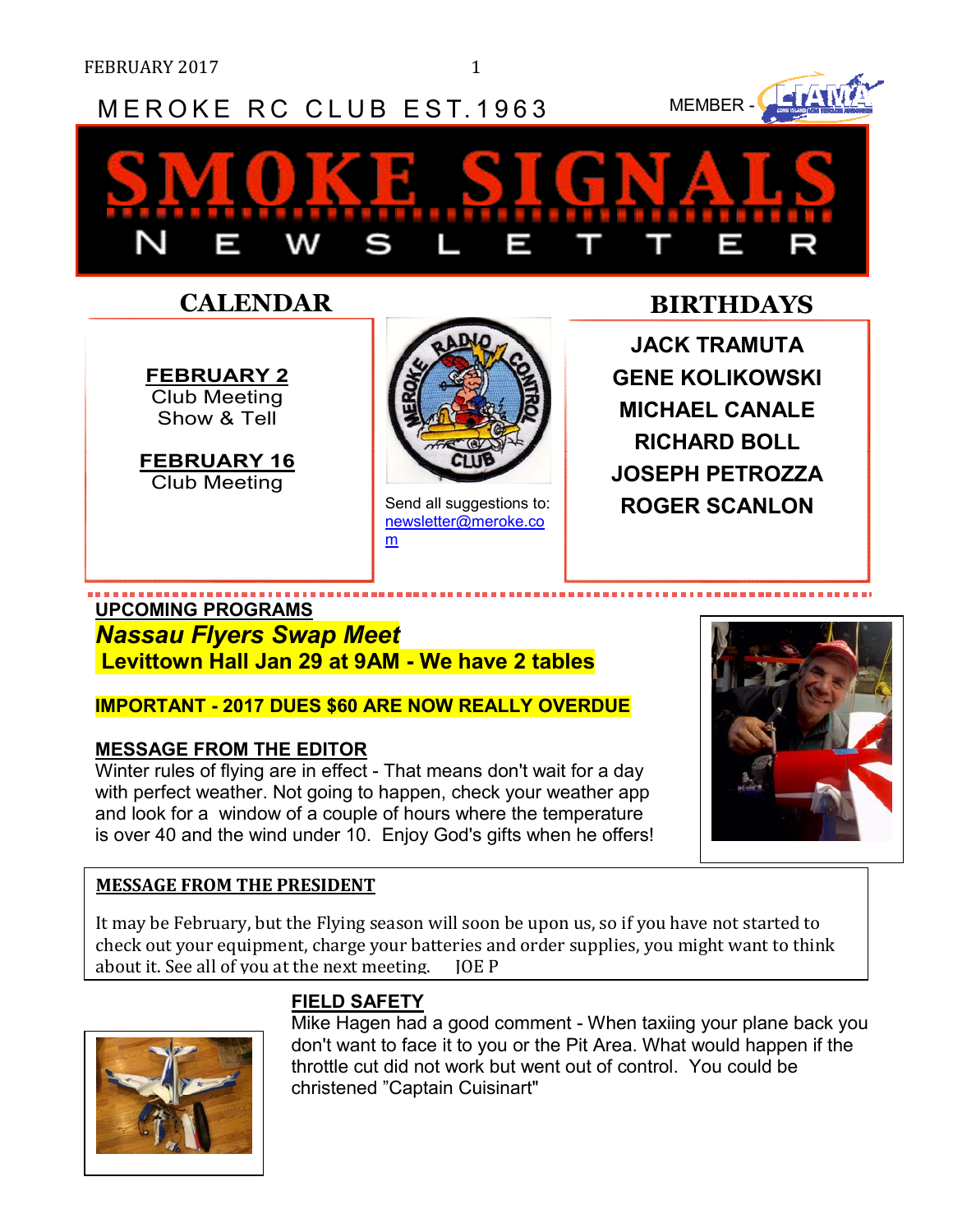# MEROKE RC CLUB EST. 1963

# **YOUR PRESIDENT & BOARD PLAN FOR THE YEAR**

Who says that these guys sit in a back room and just talk? No they sit in the front room and get it done.

Before the meeting January 6, Joe Petrozza had a working events calendar to present and the board went over the logistics to make it work. Great work Joe!

**If you have to contact Joe-** please use his new email ded to the club: **AMAJOEPET@OPTIMUM.NET**

| Meroke       |                |                | 2017 Calendar (proposed)          |
|--------------|----------------|----------------|-----------------------------------|
| <b>Month</b> | date           | day            | <b>Event</b>                      |
|              |                |                |                                   |
| <b>JAN</b>   | 5              | TH             | MEETING- show & tell              |
|              | 15             | <b>TH</b>      | MEETING virtual fun fly           |
|              | 29             | <b>SUN</b>     | NASSAU FLYERS SWAP MEET           |
|              |                |                |                                   |
| <b>FEB</b>   | $\overline{2}$ | <b>TH</b>      | MEETING- show & tell              |
|              | 16             | <b>TH</b>      | <b>MEETING</b>                    |
|              | $24 -$         | $\overline{F}$ |                                   |
|              | 26             | Su             | AMA EXPO/WRSM SHOW NJ             |
|              |                |                |                                   |
| <b>MAR</b>   | $\overline{2}$ | <b>TH</b>      | MEETING- show & tell              |
|              | 16             | <b>TH</b>      | <b>MEETING</b>                    |
|              |                |                |                                   |
| <b>APR</b>   | 6              | TH             | MEETING- show & tell              |
|              | 20             | <b>TH</b>      | <b>MEETING</b>                    |
|              | 23             | <b>SUN</b>     | HOT DOG SUNDAY FUN FLY            |
|              |                |                |                                   |
| <b>MAY</b>   | 4              | TH             | MEETING- show & tell              |
|              | 13             | <b>SAT</b>     | PAINTBALL #1                      |
|              | 18             | <b>TH</b>      | <b>MEETING</b>                    |
|              | 20             | <b>SAT</b>     | PAINTBALL #1 RAIN DATE            |
|              | 21             | <b>SUN</b>     | NASSAU FLYERS Heli Fly-in (Field) |
|              |                |                |                                   |
| <b>JUN</b>   | 1              | TH             | MEETING- show & tell              |
|              |                |                | NASSAU FLYERS Electric Fly-in     |
|              | 11             | <b>SUN</b>     | (Field)                           |
|              | 15             | TH <sub></sub> | <b>MEETING</b>                    |
|              | 25             | <b>SUN</b>     | Rain date Electric Fly-in (Field) |

| cing<br>ιe<br>dedicated |                |            |                                                |
|-------------------------|----------------|------------|------------------------------------------------|
| JUL                     | 6              | <b>TH</b>  | MEETING- show & tell                           |
|                         | 20             | <b>TH</b>  | <b>MEETING</b>                                 |
|                         | 23             | <b>SUN</b> | HOT DOG SUNDAY FUN FLY                         |
|                         |                |            |                                                |
| <b>AUG</b>              | 3              | <b>TH</b>  | MEETING- show & tell                           |
|                         | 17             | <b>TH</b>  | <b>MEETING</b>                                 |
|                         | 23             | <b>SUN</b> | NASSAU FLYERS Barbacue @<br>FIELD <sub>5</sub> |
|                         |                |            |                                                |
| <b>SEPT</b>             | $\overline{7}$ | <b>TH</b>  | MEETING- show & tell                           |
|                         | 9              | <b>SAT</b> | PAINTBALL #2                                   |
|                         | 15             | <b>TH</b>  | <b>MEETING</b>                                 |
|                         | 23             | <b>SUN</b> | <b>HOT DOG SUNDAY FUN FLY</b>                  |
|                         | 24             | <b>SUN</b> | NASSAU FLYERS Giant Fly-in (Field)             |
|                         |                |            |                                                |
| OCT                     | 5              | <b>TH</b>  | MEETING- show & tell                           |
|                         | 19             | TH         | <b>MEETING</b>                                 |
|                         |                |            |                                                |
| <b>NOV</b>              | $\overline{2}$ | <b>TH</b>  | MEETING- show & tell                           |
|                         | 16.            | тн         | MEETING                                        |

| NOV  | 2  | TH         | MEETING- show & tell     |  |
|------|----|------------|--------------------------|--|
|      | 16 | TН         | <b>MEETING</b>           |  |
|      |    |            |                          |  |
| DEC. |    | TH.        | MEETING- show & tell     |  |
|      | 10 | <b>SUN</b> | NASSAU FLYERS XMAS PARTY |  |

21 | TH | MEETING or XMS PARTY? TBA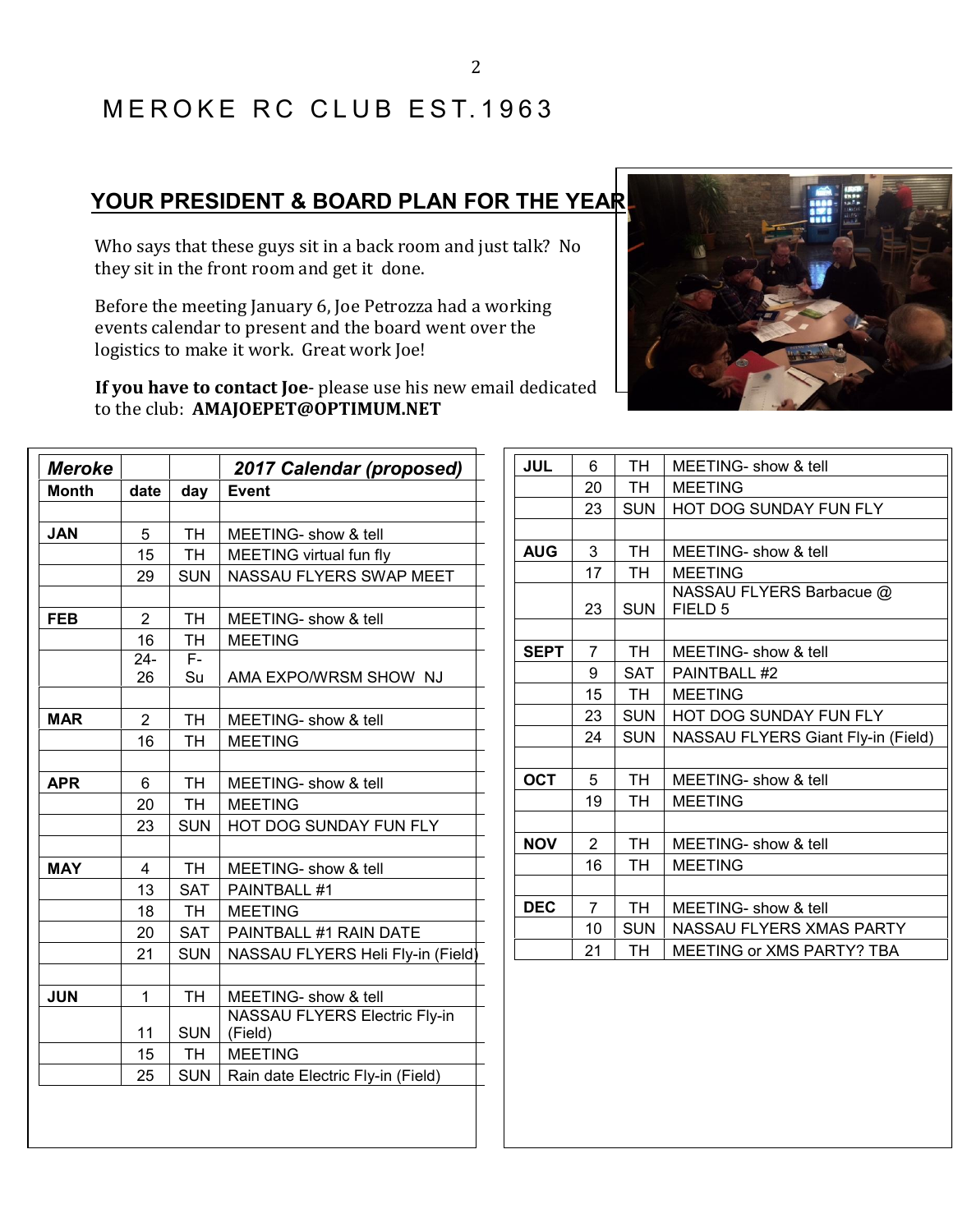## BUILDING CLUB



**The Nelson report:** The first picture are the three paint ball planes the guys are repairing . Dave Bell , Roy Southard, Paul Rozek are working the models plus out of this picture Lou Pinto is also working on one of the wing. The second picture is Robert Henken this model was lost in the woods of Lufbury aerodrome for months, after repairing the fuselage and wing its now on the covering portion of the build. The third picture you see Eppi Santiago and Tim finishing up last years' FUN ONE build . These guys came up with the color scheme. You can see the guys did a nice job. A few more building sessions and it will be ready for the show and tell. And our VP is there supporting the guys. The forth picture you see John Cap starting the covering phase of this old free flight model . John said his brother had this stored in his house for decades, John Cap is converting this free flight model into a 2.4 GHz R/C using glow fuel. He plans to invite his brother this Spring for the maiden flight.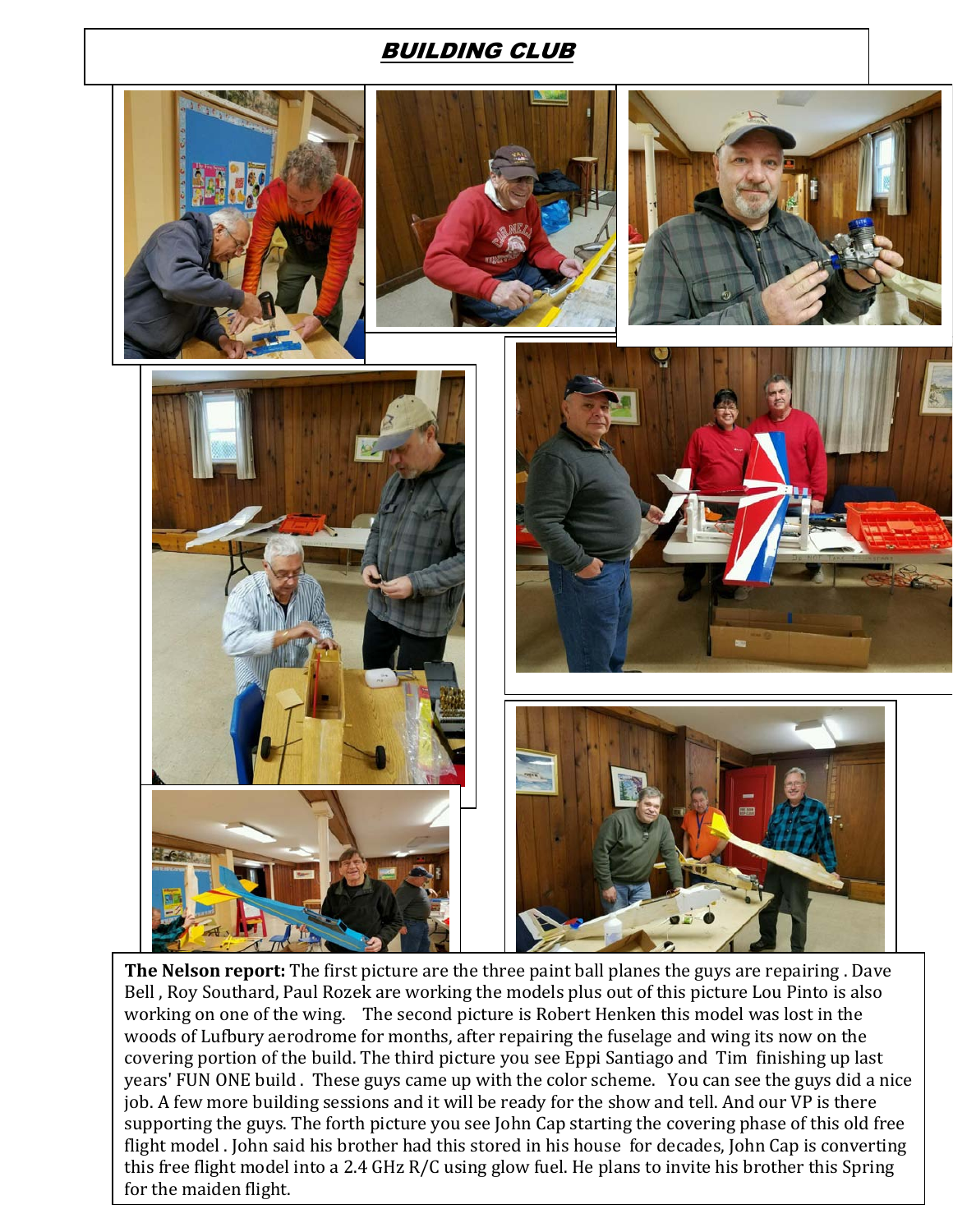# COOL MOVIE "SULLY" - But what would You do?

**Dennis Osik asked a friend who is a commercial pilot..... WHAT WOULD YOU DO?**

**Dennis sent this e-mail to my friend Captain Joyce May of American Airlines after watching the Movie "SULLY" with Tom Hanks and Directed by Clint Eastwood. I think you and the club will find her answers very insightful and eye-opening.** *I just watched "SULLY" it is still haunting me as I write this…Here is my question to you as a professional airline Pilot…as to the actions taken by Captain Sullenberger did he do the correct thing, is this what you would have done? Dennis Osik* 

To answer your questions:

In the event of an emergency, the airline captain is allowed -- and expected -- to do whatever he or she feels is necessary to best ensure the safety of the passengers. If the scenario is not one that has been previously addressed with a specific procedure, it's up to the captain to draw on his or her training, experience, and ability to think quickly, to come up with a plan on the spot. That's the real job of the captain - making those tough judgment calls and decisions when the going gets tough.

As for what I would've done – or for any pilot to answer that question truly fairly -- one would need experience flying that same type of jet (to know it's capabilities and limits), and then be put in that same unusual



circumstance, without any prior knowledge of Sully's emergency and outcome, since Sully also didn't have any similar precedent to guide him in his scenario that day. If even just one flight parameter was different -- like a different altitude, or with the wind or cloud conditions altered -- his options for the same successful outcome become different as well, and perhaps not even possible. Without operating engines keeping you aloft and providing more time to review your options, there are no clear solutions -- just educated estimations based in the pilot's training, experience, and ability to think quickly in the face of a dreadful situation. The movie dramatized some other actions an experienced airline captain might've taken, and showed that if Sully had done any of those things, a smoking wreckage with multiple casualties would've been the outcome, as is too often the case when something catastrophically goes wrong with an airliner.

A competent professional pilot takes the possibility of worst case scenarios very seriously. We train for the more likely ones, and imagine and mentally rehearse what actions we could take in the less likely ones -- such as what Sully had to quickly assess and take action on, that fateful day. The truth is, Dennis, pilots know that when the very bad unexpected happens for real -- such as in a scenario as extreme as the loss of both engines at the relatively low altitude where Capt. Sullenberger was at the time -- we can only hope we're on our game that day: that we got our rest the night before so our brain is firing on all cylinders to best access all the training and conscientious studying throughout all those years beforehand, all to best enable our likelihood of making the right split decision when there are no second chances. Sully's scenario left little room for revision of his plan. He did have the good luck (if one could say that following that kind of emergency) of a good visibility day with favorable weather on his side, otherwise I have little doubt that there would've been virtually no viable action available, and with a catastrophe as the outcome.

Sully's excellent judgment and choice to put his crippled jet down on the Hudson River was not a decision that I believe many pilots would've chosen, though. That's because water landings without engine power to ease descent rate and fine-tune aircraft control is a very rare occurrence. Of the existing few examples of powerless water landings, they typically resulted in very bad outcomes, most often due to rough landing from the high descent rate without engine power, combined with ripples typically present on the water surface. Breakup of the plane in the ensuing careening around after touchdown has been the historical norm in the existing few examples of dead-engine water landings. The river was also freezing cold on that mid-January day, with the consideration that anyone whom might end up in the water would not survive in it for very long.

Given all the expected drawbacks of a water landing in the freezing cold, I believe most other pilots would've instead opted for a typical landing site (one of the several runways in the immediate vicinity), which the movie showed would've been unreachable without engine power and with the likely outcome of an ugly crash. But on that low-wind day on January 15, 2009, the Hudson was fortunately smooth. Sully knew his own abilities and the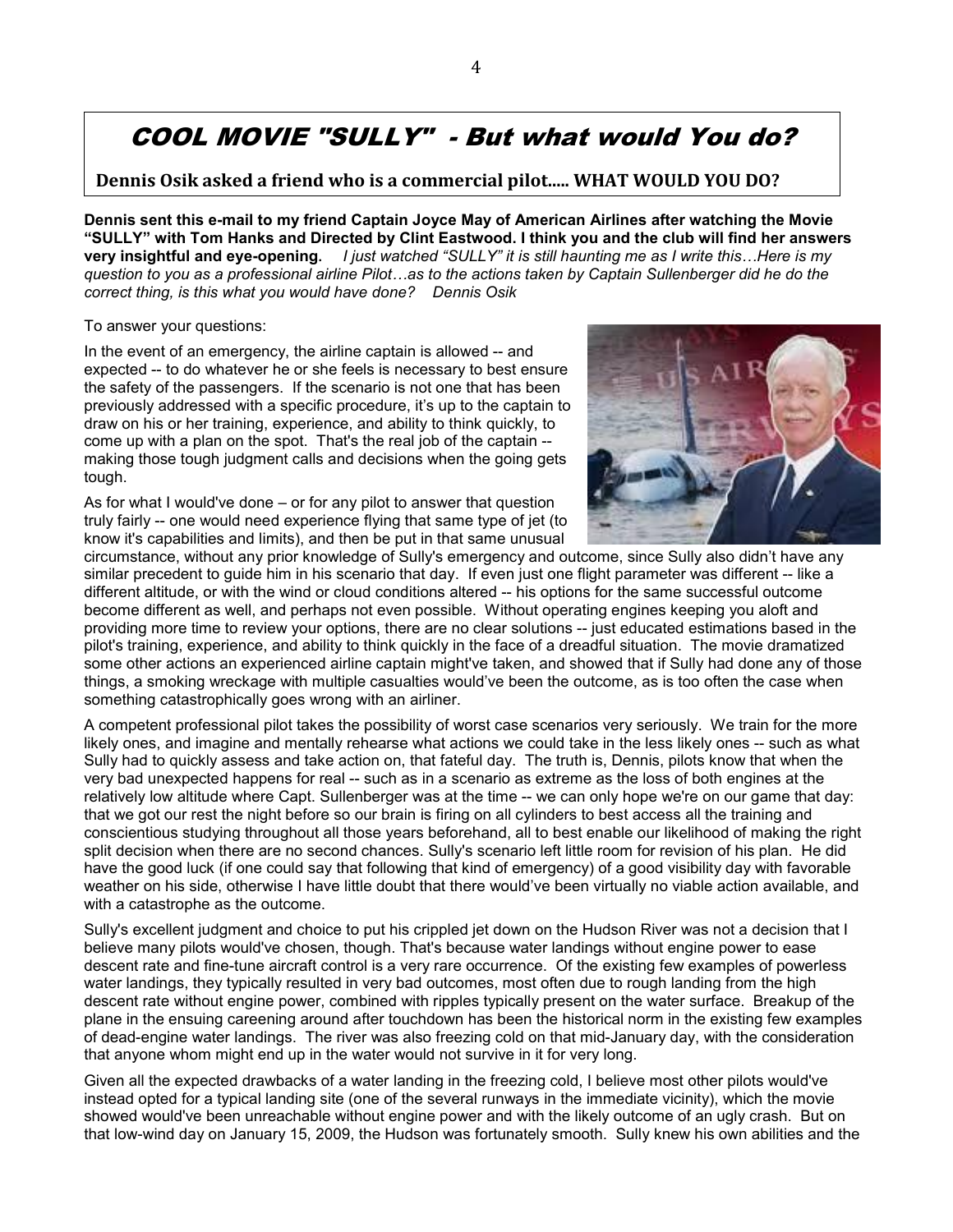characteristics of his jet well enough to judge that landing on the Hudson was his best option. All onboard the flight that day at least had enough luck that they had an exceptionally competent pilot of Sully, because I believe that few pilots would've been able to pull it off as successfully as he did. The pilots who might've tried to make it to a runway apparently would not have succeeded -- but nor, I believe, could they have been faulted for making the more expected choice.

Not being able to do the near impossible is not expected of airline pilots -- **but a great takeaway here is that they manage to do it anyway:** The DC10 that made it onto the runway at Sioux City despite no operating flight controls, with the resultant survival of most of the passengers despite what should've been unsurvivable for everyone onboard; the FedEx pilots who landed successfully after fighting off a crazed hijacker whom had first fractured their skulls with a hammer, in the hijacker's attempt to take over the jet so he could crash it into the FedEx Shipping hub which would've killed hundreds; the Aloha Airlines flight that had a catastrophic inflight structural failure, resulting in the loss of a huge section of the top of the plane which seriously jeopardized its ability to remain intact, had it not been for the very careful handling of the severely damaged jet by its pilots; and Sully's jet losing both engines due to catastrophic multiple-bird strikes at too low an altitude to glide back to a usable runway -- all just a few examples of pilots doing the near impossible. It's why you want smart, competent, well-trained pilots in the cockpit, and why you pay them well enough to attract the best people to the job. Exceptional, well-trained pilots find a way to do the impossible when the unlikely strikes.

Which brings me to your last question, Dennis, as to if I would've done the same thing as Sully. Since I was a capable and conscientious pilot who took my responsibilities very seriously, and was prepared and on my toes to deal with both the expected and unexpected, I feel confident that I would've arrived at the right judgment that making it back to a runway was not doable. Truly though, no pilot can really say for sure what they would've done in that very unexpected and unrehearsed scenario unless they were the pilot sitting in that seat, on that day....

# ...And now for something entirely different:

# JUST FOR FUN

What happens when you let a couple of hot shot drone race pilots give you a tour of a new mega cruse ship . You will enjoy this link - COPY AND PAST IT INTO YOUR BROWSER

**http://worldmaritimenews.com/archives/195847/video-the-attack-of-the-drones/** 

In this two-minute video, AIDA Cruises' new flagship AIDAprima becomes a theater for scenes that we don't see very often – two drones in a rapid race onboard the cruise ship.

Moving at a speed of up to 120 km/h, the drones are presenting the ship from a unique, perhaps extreme perspective.

The drones can be seen flying over the ship's decks and the swimming pool, through the water slide, in the restaurants and the organic spa.

The video was made in April this year when AIDAprima was on its way to Hamburg, where it was subsequently christened in May.

The cruise ship was **delivered** from Mitsubishi Heavy Industries (MHI) in Nagasaki on March 14. It can accommodate 3,300 guests and over 900 crew members.